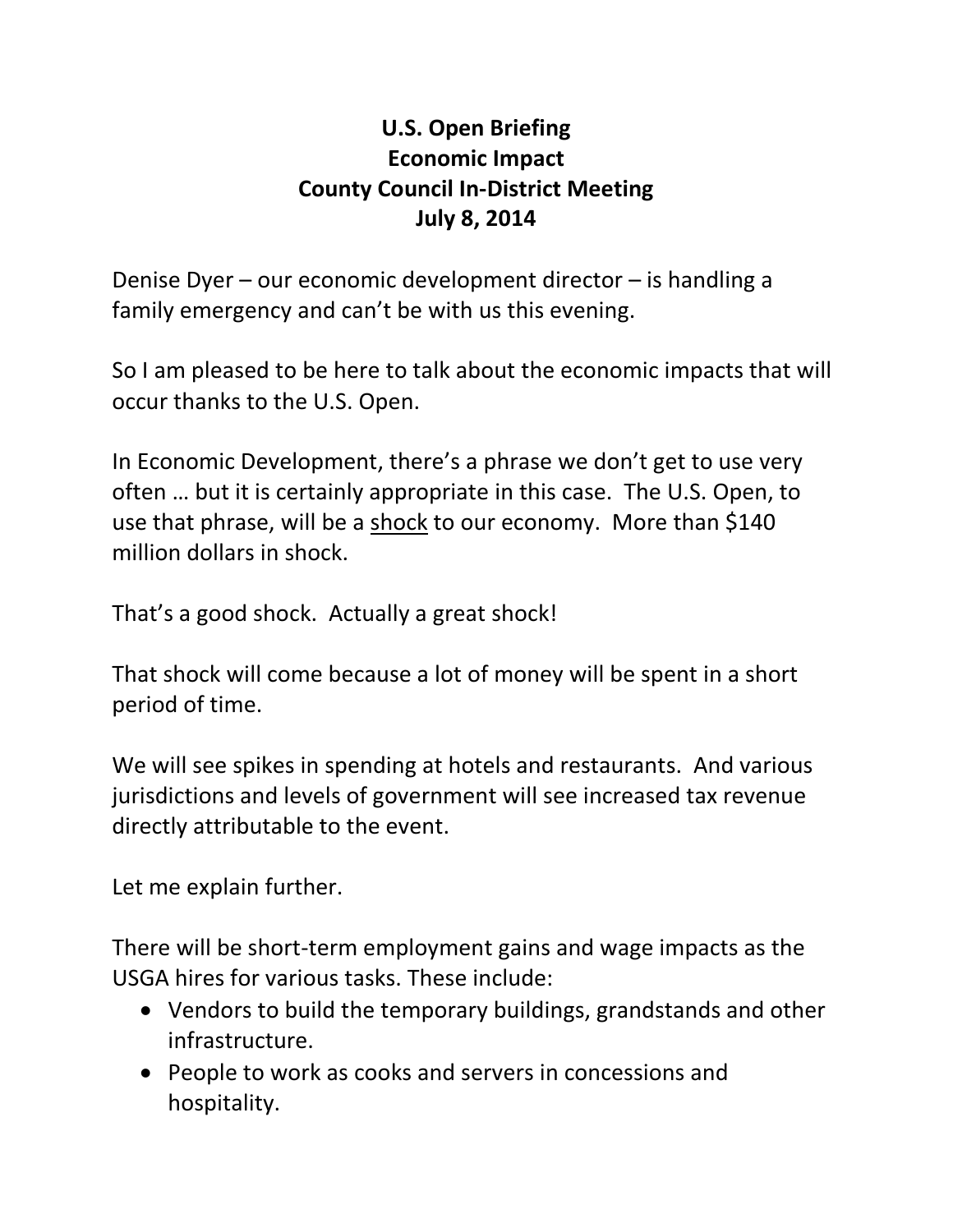• Security personnel, and more.

If you haven't been to a U.S. Open, then you will be amazed when you see the temporary city that the USGA builds on-site.

They will buy lumber and other building materials. They will decorate using local products. They will rent supplies, machinery, and other goods.

Then it moves to lodging. Our county is almost completely booked for the weeks leading up the event and for the championship week itself. That's unprecedented in this area. And, frankly, it's good news for other jurisdictions in the Puget Sound area as well.

The visitors from out of town will eat in local restaurants. Some will shop in our stores, and visit our local attractions – though it's important that we keep realistic expectations. After all, they are here to watch our national golf championship.

A study by San Diego State University analyzed attendance figures, a survey of spectators, and a conservative economic multiplier to assess the impact from the 2008 U.S. Open at Torrey Pines.

According to that report, almost 95 percent of the people surveyed said they came only because of the U.S. Open. In other words, this is money that would not otherwise be spent in our community.

Another interesting fact is the tax revenue the championship will generate. Local and state governments will collect some combination of sales tax, lodging tax, and business-and-occupation tax.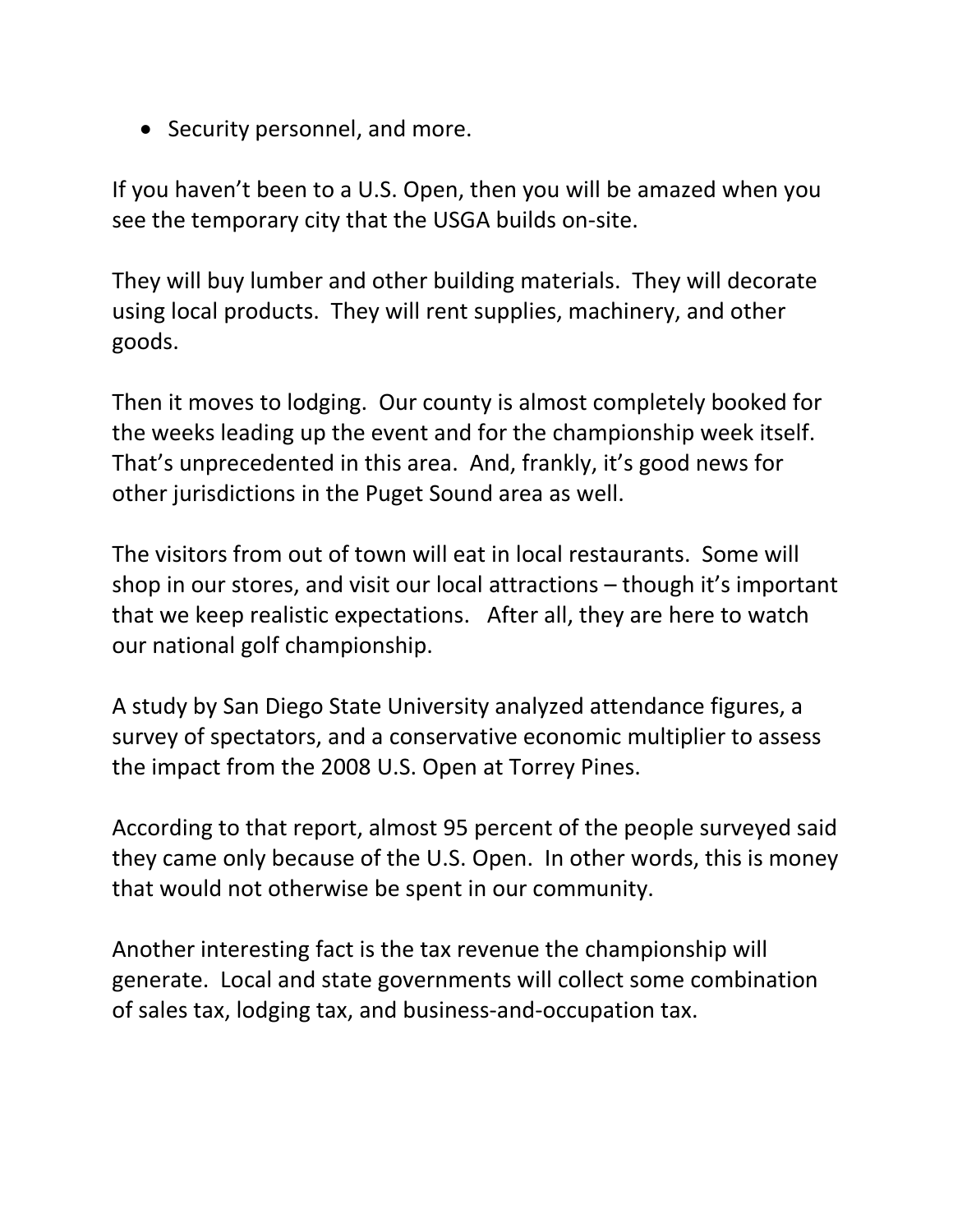Using a conservative model, our Economic Development staff estimates the following:

- Pierce County Government will see tax revenue of approximately \$600,000 dollars
- The State of Washington: nearly \$6.5 million dollars
- City of Tacoma: more than \$440,000 dollars
- The cities of DuPont, Lakewood, Puyallup, Fife and Gig Harbor: a combined \$153,000 dollars.

And as I mentioned earlier, this is a regional event. This shock will spread to other counties.

King County will see over \$2 million in additional tax revenue because they have so many hotel rooms.

Kitsap and Thurston County will also benefit.

A big winner will be University Place – which will earn more than \$1 million dollars in admission and sales taxes.

And those are just the tax revenues directly attributable to the U.S. Open.

Remember, this is much more than a one-week event.

We are already seeing the economic benefits of Chambers Bay. Last year, we saw record rounds played and record revenues generated at the golf course.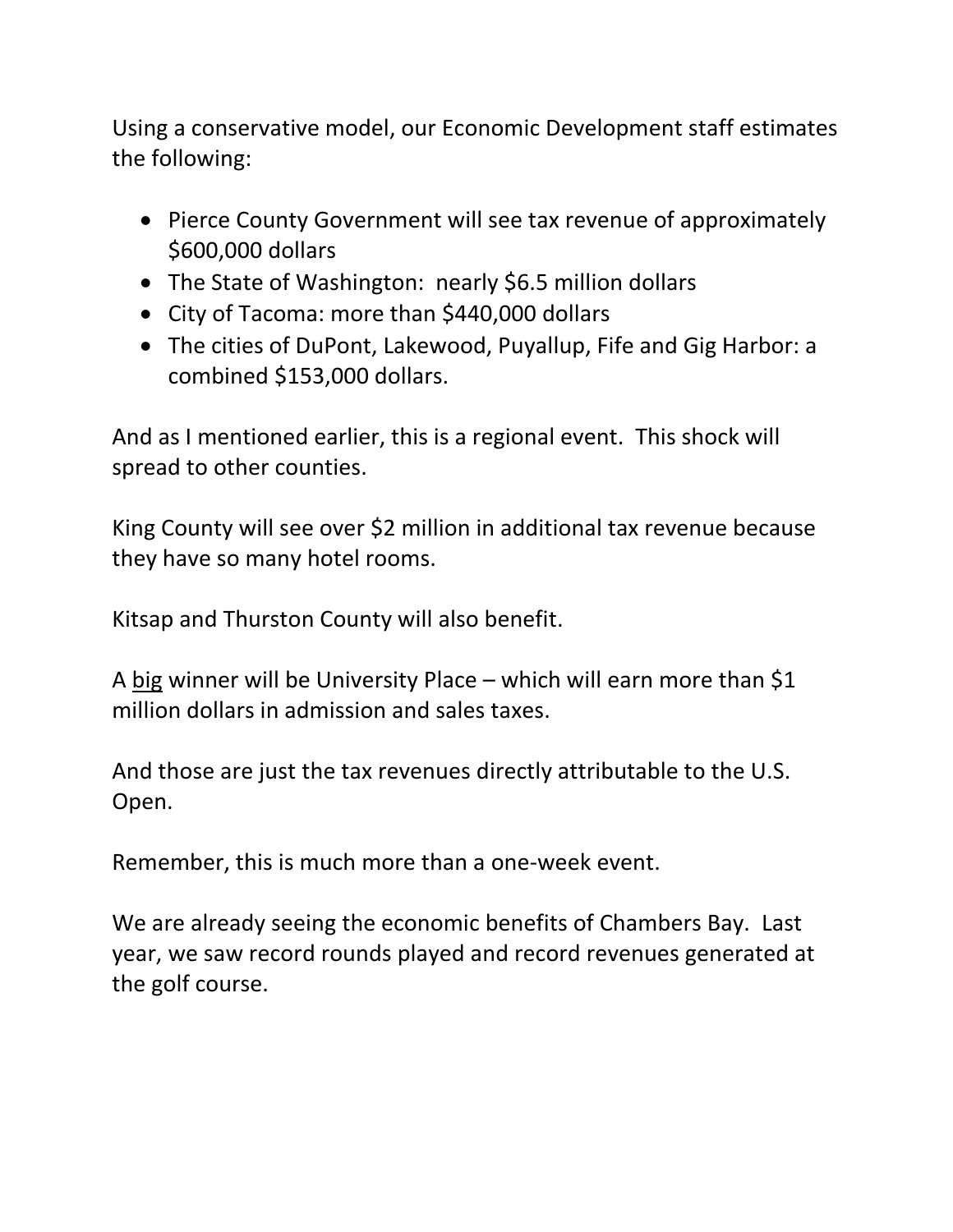Here are comments we have received from a couple of General Managers at Tacoma hotels.

One GM said, (quote) "Before Chambers Bay was built, we rarely had folks check in carrying their golf clubs. Right after the announcement of the US Amateur and US Open coming to Chambers Bay, we saw a lot more golf clubs. Now it's crazy! We see golf clubs all the time. People are staying at our hotel ONLY because they are going to golf at Chambers Bay."(unquote)

Another hotel GM said: (quote) "I have had people from all over the world stay at my hotel because they came to see Chambers Bay. They come to play, and they leave happy. And I keep hearing our guests say, we'll be back!" (unquote)

As for next year's championship … corporate hospitality sales, ticket sales, and merchandise sales are all going very strong. We are building momentum, and it's only going to get better.

Keep in mind that Fox Sports – which is just about to take over the USGA television contract – will be showcasing the area before tens of millions of viewers.

Those viewers will learn what we already know – that this is a great place to live, and a great place to visit.

If you'd like more information, I've brought some copies of the 2008 analysis produced by San Diego State University. The Pierce County Economic Development Department has posted it on their website if anyone else is interested.